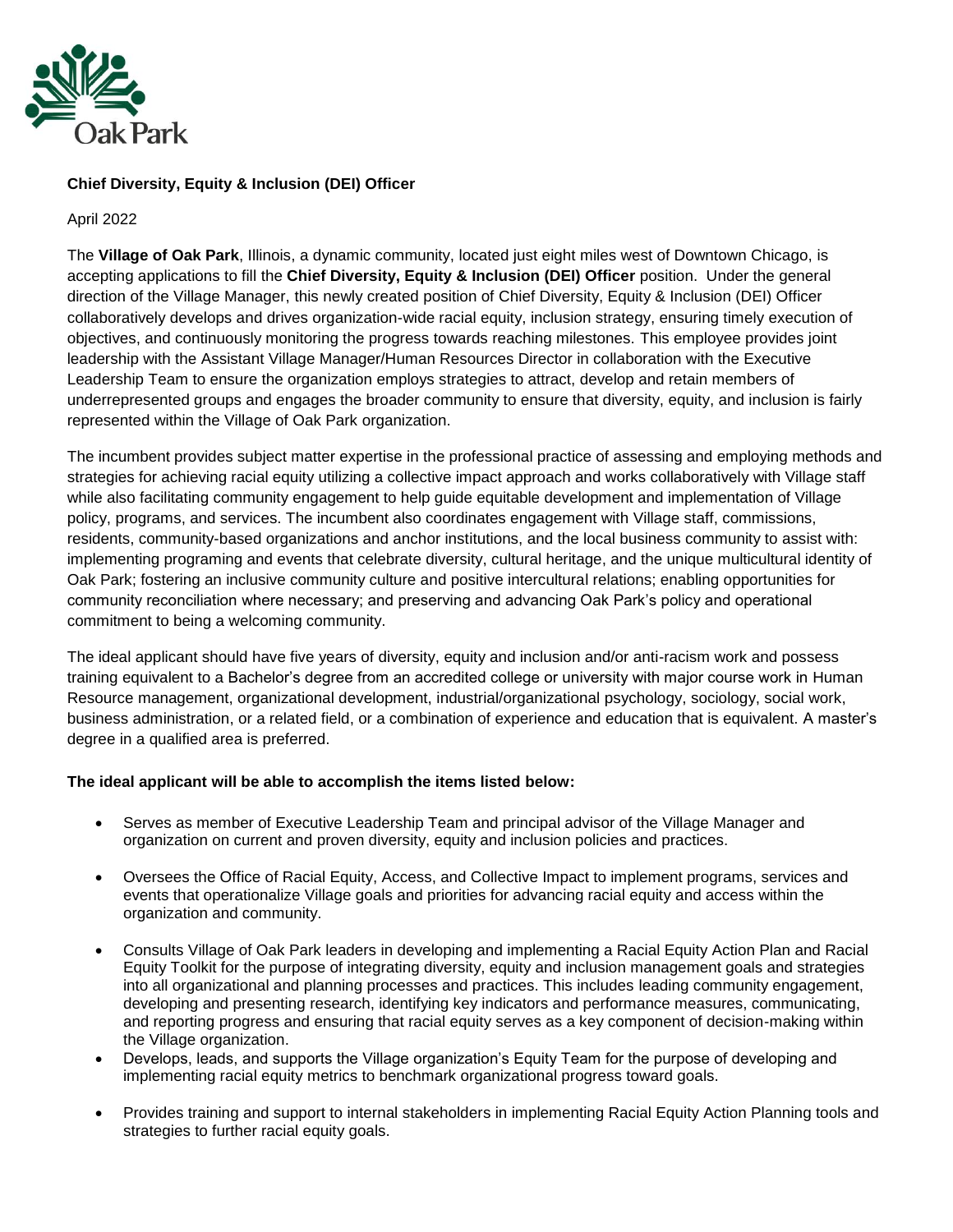- Conducts comprehensive review of Village policies, procedures and other practices utilizing Racial Equity toolkit; Supports Village leaders and stakeholders to implement Racial Equity tools in the development and presentation of new policies, procedures, and other practices
- Serves as an organizational and community resource, thought partner and subject matter expert on racial equity and inclusion.
- Assumes responsibility for racial equity tasks within the organization including building and maintaining relationships with relevant internal and external stakeholders, thought leaders, community partners and vendors.
- Oversees the efficacy of the Racial Equity Plan, tracking and monitoring relevant data to determine if the Village is advancing its racial equity goals.
- Develops and provides Racial Equity training to employees and other stakeholders as directed.
- Collaborates with the Assistant Village Manager/Human Resources Director to coordinate implementation of employee training programs and initiatives on diversity, equity, and inclusion and in consulting with Village Department leaders in developing and implementing plans and programs to assist with meeting diversity goals and objectives for recruitment, hiring, and retention of Village personnel.
- Engages and empowers Village employees to help lead and coordinate internal and external diversity and inclusion related events and activities.
- Provides leadership to ensure effective planning and implementation of equitable and inclusive community and civic engagement strategies, programs, events, and educational activities.
- Provides relevant expertise and liaison support for assigned Village commissions related to the advancement of diversity, racial equity, and inclusion.
- Assess the needs for language and disability access and provides guidance, leadership, and oversight of related Village policy, programs, services, and initiatives.
- Performs related duties and responsibilities as assigned.

#### **Compensation, Benefits, Experience and Training**

The starting compensation for this position is \$115,000. This is an exempt, non-union position. For more information about this Chief Diversity, Equity & Inclusion (DEI) Officer position or to apply, visit: [www.oak-park.us/jobs.](http://www.oak-park.us/jobs) Submit applications and resumes by mail to Human Resources, Village of Oak Park, 123 Madison Street, Oak Park, IL, 60302; or by e-mail to [jobs@oak-park.us.](mailto:jobs@oak-park.us) The Village of Oak Park offers a highly competitive benefit package that includes a retirement plan, deferred compensation plan, social security, health & life insurance, vacation, sick leave and other benefits. Applications will be accepted until filled. Open until filled.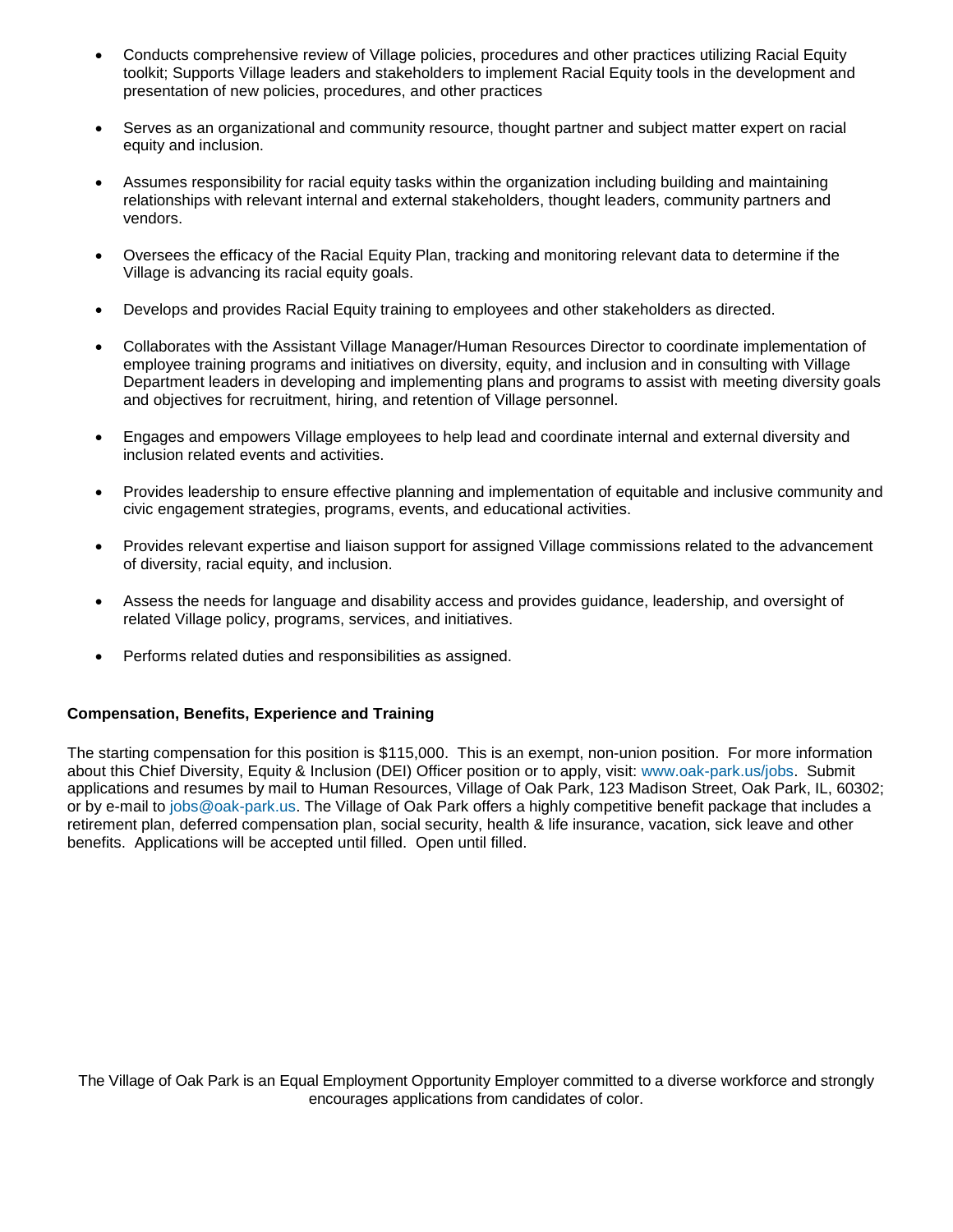

Class specifications are intended to present a descriptive list of the range of duties performed by employees in the class. Specifications are not intended to reflect all duties performed within the job.

### **DEFINITION**

Under the general direction of the Village Manager, the Chief Diversity, Equity & Inclusion (DEI) Officer collaboratively develops and drives organization-wide racial equity, inclusion strategy, ensuring timely execution of objectives, and continuously monitoring the progress towards reaching milestones. This employee provides joint leadership with the Assistant Village Manager/Human Resources Director in collaboration with the Executive Leadership Team to ensure the organization employs strategies to attract, develop and retain members of underrepresented groups and engages the broader community to ensure that diversity, equity, and inclusion is fairly represented within the Village of Oak Park organization.

The incumbent provides subject matter expertise in the professional practice of assessing and employing methods and strategies for achieving racial equity utilizing a collective impact approach and works collaboratively with Village staff while also facilitating community engagement to help guide equitable development and implementation of Village policy, programs, and services. The incumbent also coordinates engagement with Village staff, commissions, residents, communitybased organizations and anchor institutions, and the local business community to assist with: implementing programing and events that celebrate diversity, cultural heritage, and the unique multicultural identity of Oak Park; fostering an inclusive community culture and positive intercultural relations; enabling opportunities for community reconciliation where necessary; and preserving and advancing Oak Park's policy and operational commitment to being a welcoming community.

### SUPERVISION RECEIVED AND EXERCISED

Receives general administrative direction from the Village Manager.

EXAMPLES OF DUTIES - Essential and other important duties and responsibilities may include, but are not limited to, the following:

### Essential duties and responsibilities

- 1. Serves as member of Executive Leadership Team and principal advisor of the Village Manager and organization on current and proven diversity, equity and inclusion policies and practices.
- 2. Oversees the Office of Racial Equity, Access, and Collective Impact to implement programs, services and events that operationalize Village goals and priorities for advancing racial equity and access within the organization and community.
- 3. Consults Village of Oak Park leaders in developing and implementing a Racial Equity Action Plan and Racial Equity Toolkit for the purpose of integrating diversity, equity and inclusion management goals and strategies into all organizational and planning processes and practices. This includes leading community engagement, developing and presenting research, identifying key indicators and performance measures, communicating, and reporting progress and ensuring that racial equity serves as a key component of decisionmaking within the Village organization.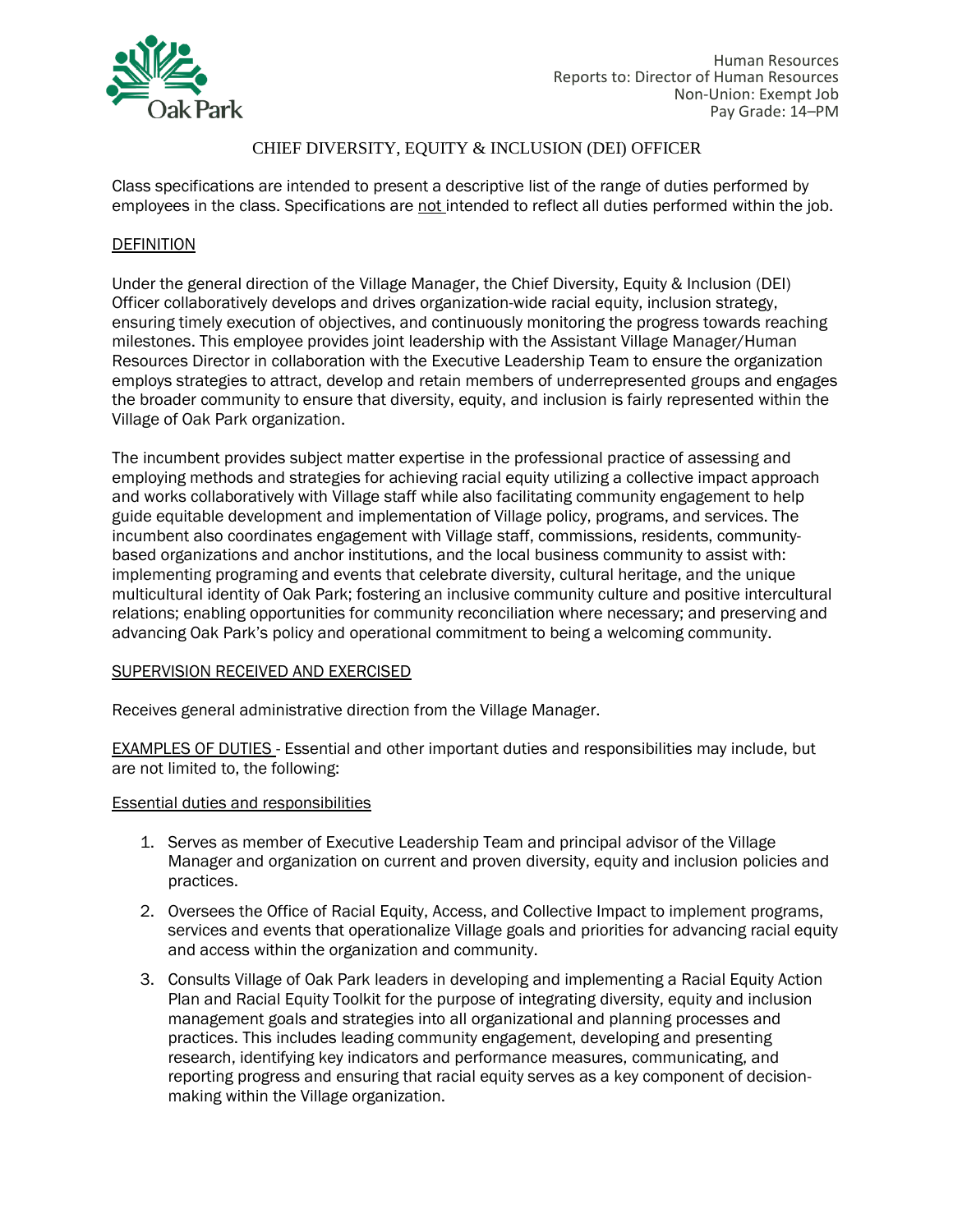

- 4. Develops, leads, and supports the Village organization's Equity Team for the purpose of developing and implementing racial equity metrics to benchmark organizational progress toward goals.
- 5. Provides training and support to internal stakeholders in implementing Racial Equity Action Planning tools and strategies to further racial equity goals.
- 6. Conducts comprehensive review of Village policies, procedures and other practices utilizing Racial Equity toolkit; Supports Village leaders and stakeholders to implement Racial Equity tools in the development and presentation of new policies, procedures, and other practices
- 7. Serves as an organizational and community resource, thought partner and subject matter expert on racial equity and inclusion.
- 8. Assumes responsibility for racial equity tasks within the organization including building and maintaining relationships with relevant internal and external stakeholders, thought leaders, community partners and vendors.
- 9. Oversees the efficacy of the Racial Equity Plan, tracking and monitoring relevant data to determine if the Village is advancing its racial equity goals.
- 10. Develops and provides Racial Equity training to employees and other stakeholders as directed.
- 11. Collaborates with the Assistant Village Manager/Human Resources Director to coordinate implementation of employee training programs and initiatives on diversity, equity, and inclusion and in consulting with Village Department leaders in developing and implementing plans and programs to assist with meeting diversity goals and objectives for recruitment, hiring, and retention of Village personnel.
- 12. Engages and empowers Village employees to help lead and coordinate internal and external diversity and inclusion related events and activities.
- 13. Provides leadership to ensure effective planning and implementation of equitable and inclusive community and civic engagement strategies, programs, events, and educational activities.
- 14. Provides relevant expertise and liaison support for assigned Village commissions related to the advancement of diversity, racial equity, and inclusion.
- 15. Assess the needs for language and disability access and provides guidance, leadership, and oversight of related Village policy, programs, services, and initiatives.
- 16. Performs related duties and responsibilities as assigned.

### **QUALIFICATIONS**

#### Knowledge of:

- Operations, services, activities, principles and practices of a diversity, equity, and inclusion.
- Principles and practices of public administration, urban affairs, human relations, interpersonal relations, racial equity and/or anti-racism work.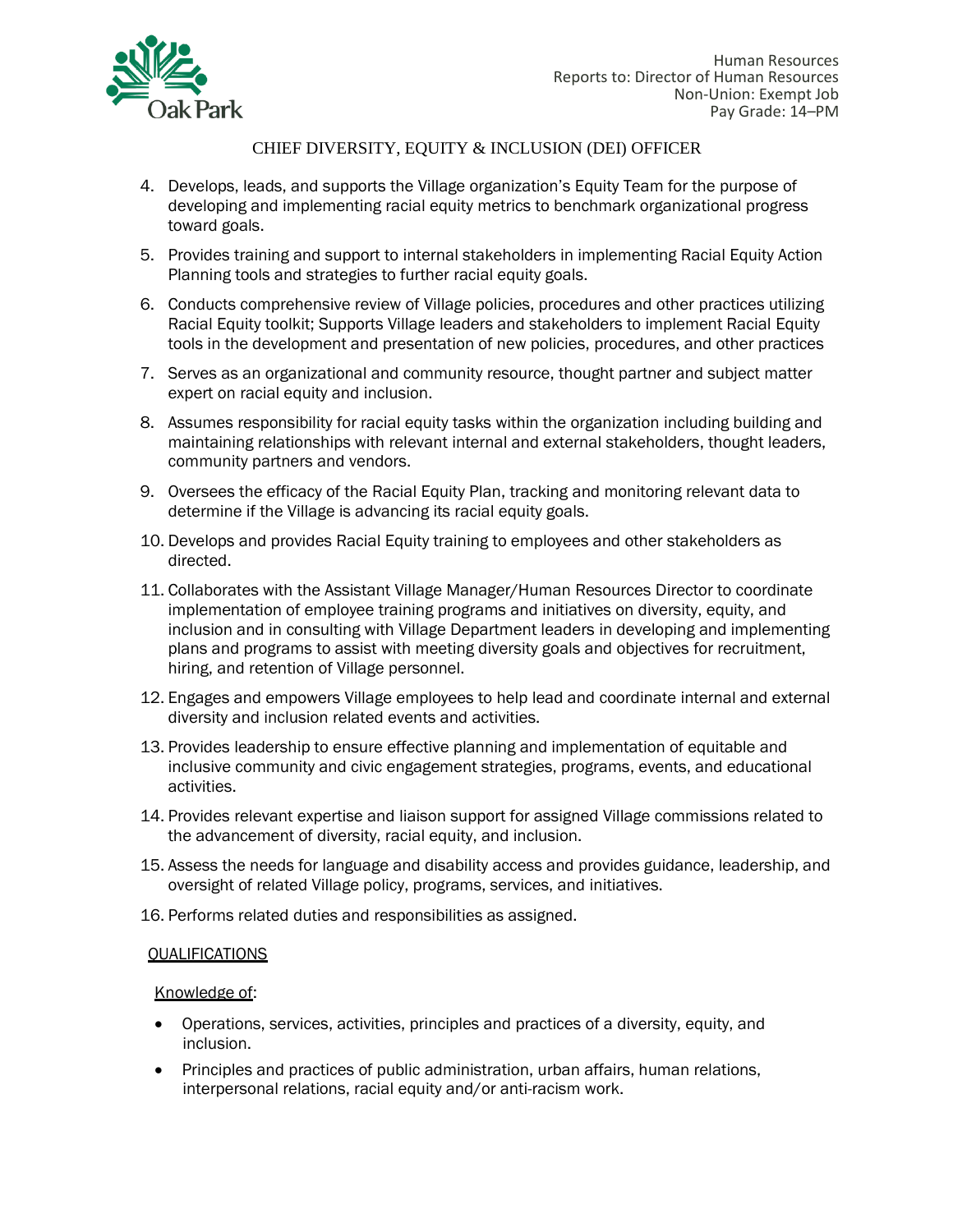

- Principles and practices of community and civic engagement.
- Management skills to analyze programs, policies and operational needs.
- Principles and practices of training, engagement, leadership development and performance evaluation.
- Effective communication strategies to get the proper message to a variety of employees and the community.
- Current social, political, and economic trends and problems of municipal government as they relate to Race Equity.
- Concerns and interests of civic group, governmental agencies, and the general public.
- Research and reporting methods, techniques and procedures.

#### Ability to:

- To lead and direct the operations, services and activities related to Racial Equity as part of a large, sophisticated organization in an urbanized environment diplomatically, effectively managing stressful situations, and projecting a demeanor of calm leadership.
- Effectively demonstrate and set the clear expectation of providing excellent customer service to both internal and external constituents.
- Assist in the training and development of staff.
- Assist in the development of racial equity goals, objectives, and procedures.
- Interpret and apply Federal, State, and local policies, laws, and regulation.
- Research, analyze and evaluate new service delivery methods. Maintain effective audiovisual discrimination and perception needed for:
- Maintain effective audio-visual discrimination and perception needed for:
	- o Making observations
	- o Communicating with others
	- o Reading and writing
	- o Operating assigned equipment.
- Maintain mental capacity which allows the capability of:
	- o Making sound decisions
	- o Demonstrating intellectual capabilities

### Experience and Training Guidelines

Experience: Five (5) years of diversity, equity, and inclusion and/or anti-racism work. Background in municipal government or related field is a plus. A minimum of one (1) year of supervisory experience is required.

Training: Equivalent to a bachelor's degree from an accredited college or university with